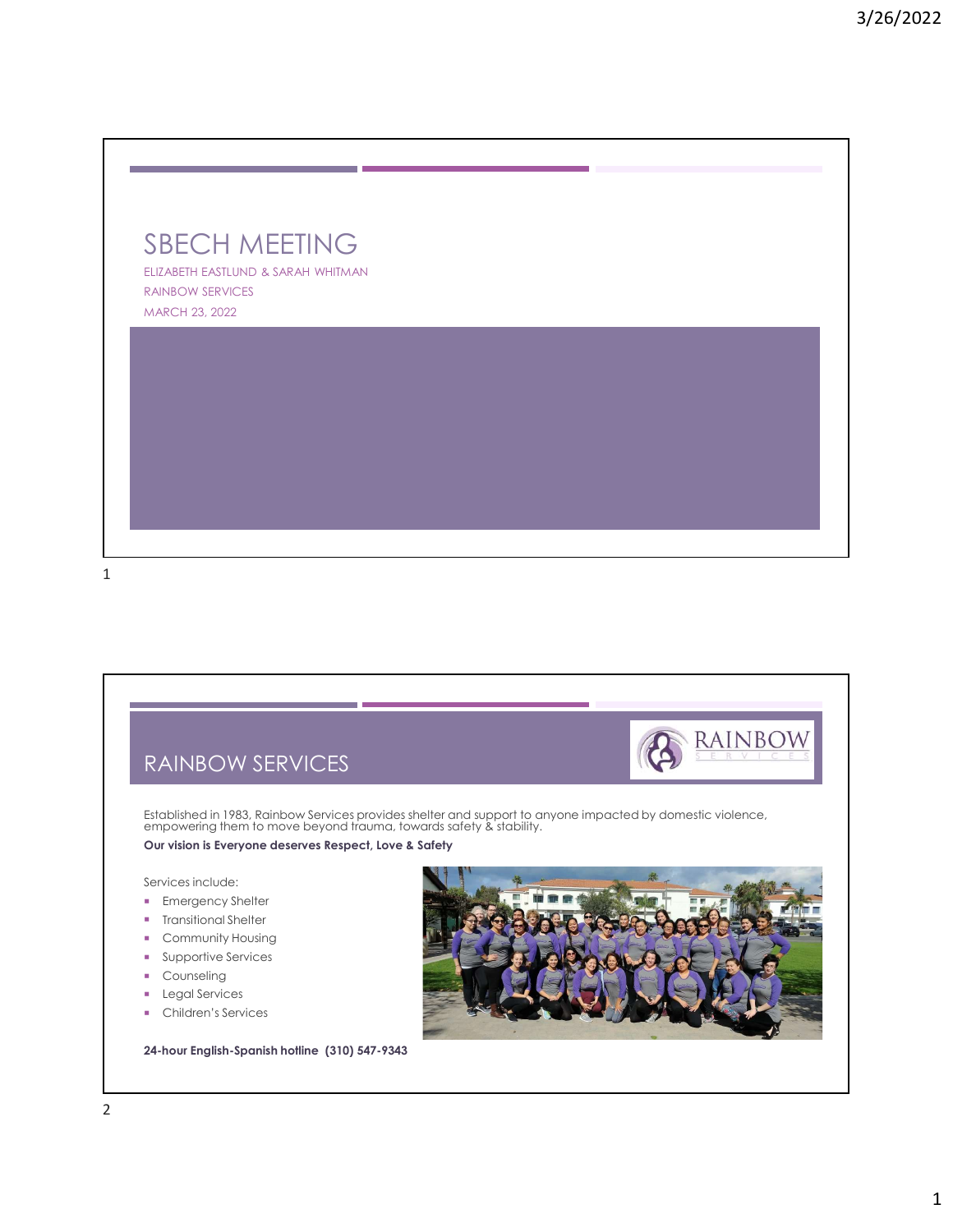## INTERSECTION OF DV & HOMELESSNESS

Nationally, 57% of all homeless women report domestic violence as the immediate cause of their homelessness

38% of all domestic violence survivors experience homelessness at some point in their lives

In Los Angeles, 49% of unsheltered adult women report a history of intimate partner violence in their lifetime

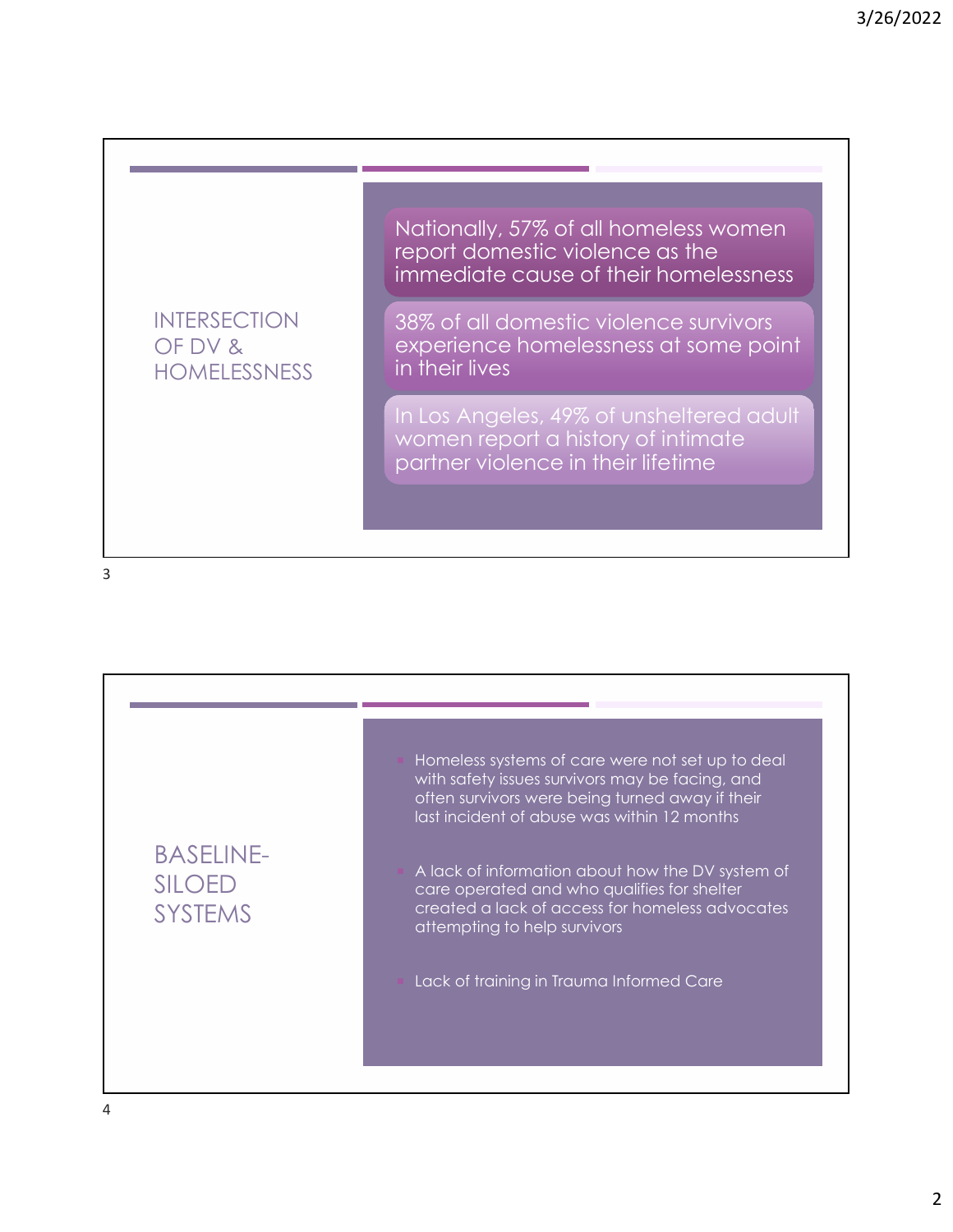

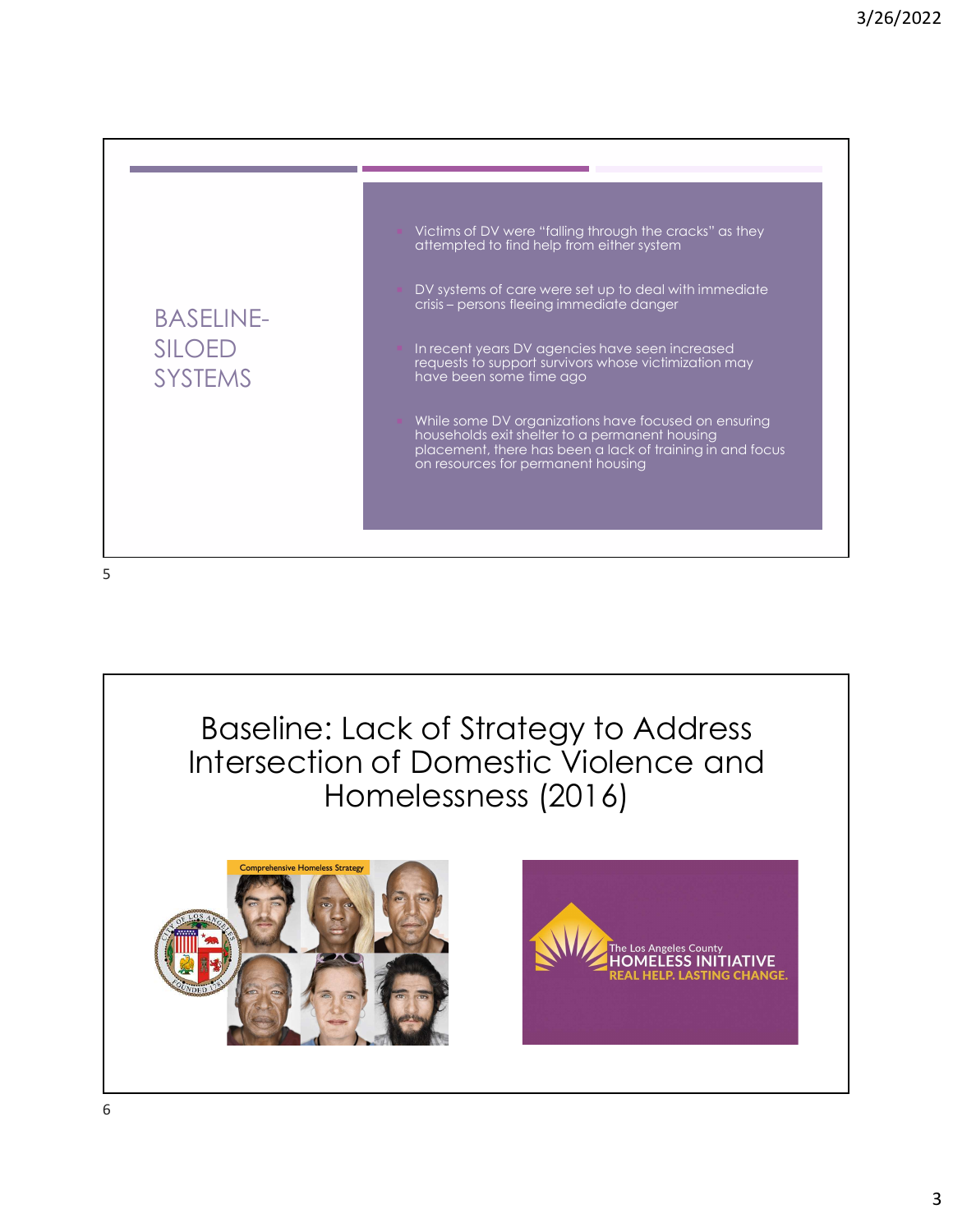#### EFFORTS TO ADDRESS THE INTERSECTION: DVHSC, HOME & **CPEDV**

- **Domestic Violence Homeless Services Coalition: a cross-sector Domestic Violence and** Homeless Services Coalition (DVHSC) to create a client-centered system that increases access to safe housing and supportive services for survivors of domestic violence and their families
- **HOME Cohort:** The Housing Opportunities Mean Everything (HOME) Cohort is a multi-year project to advance and amplify the work of an existing, well-connected and trained network of community-based advocates to improve the safety and economic security of women in California who are experiencing homelessness due to domestic violence.
- **California Partnership to End Domestic Violence:** The CPEDV is a leader in policy to end homelessness and domestic violence. Recently they hosted a Lunch & Learn Series with the HOME Cohort addressing different aspects of homelessness and DV

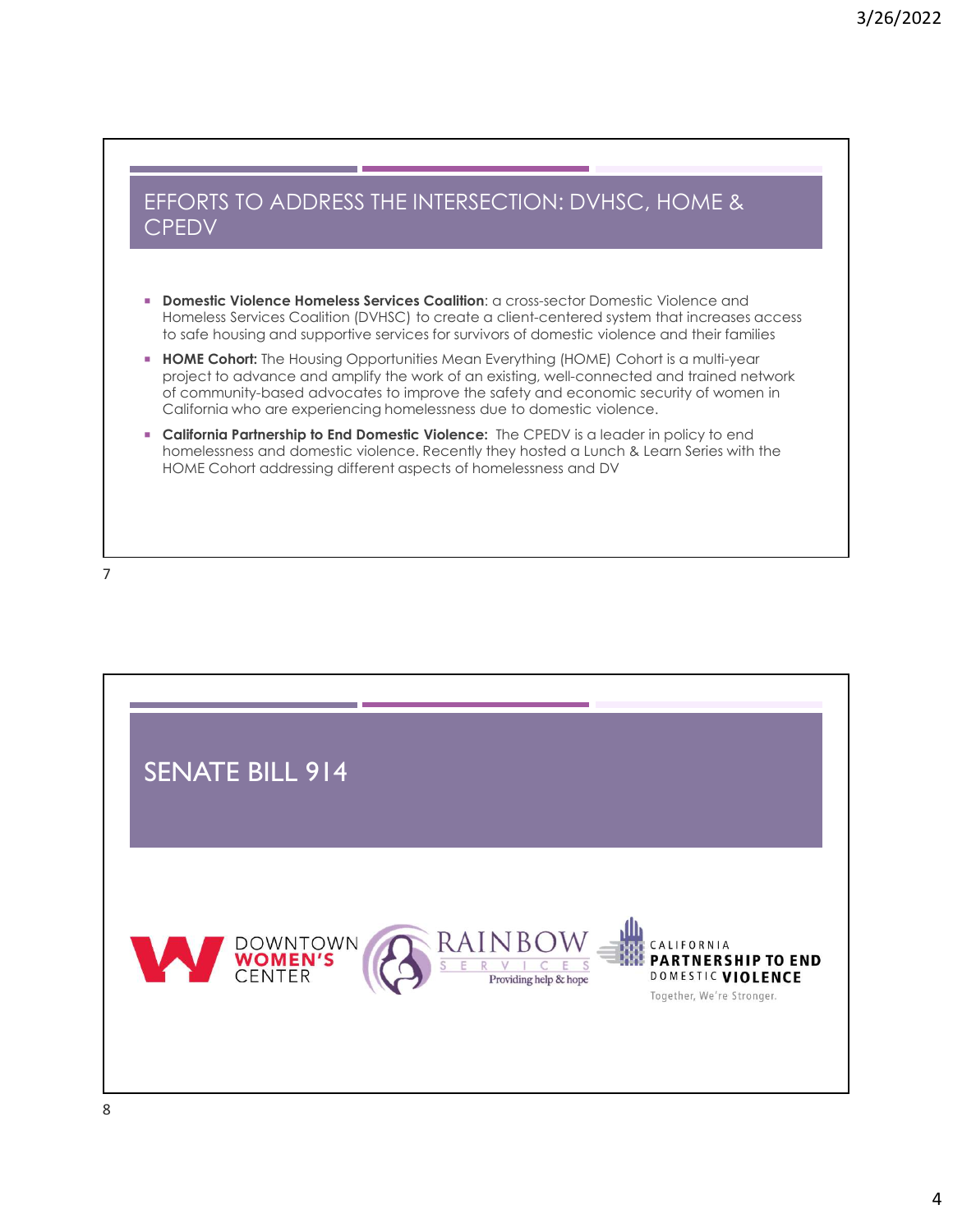## SB 914 WILL…





Require cities, counties, and continuums of care that receive state funding to address homelessness to include domestic violence survivors and unaccompanied women



Require the California Interagency Council on Homelessness to set and measure progress towards goals to prevent and end homelessness for these vulnerable populations.

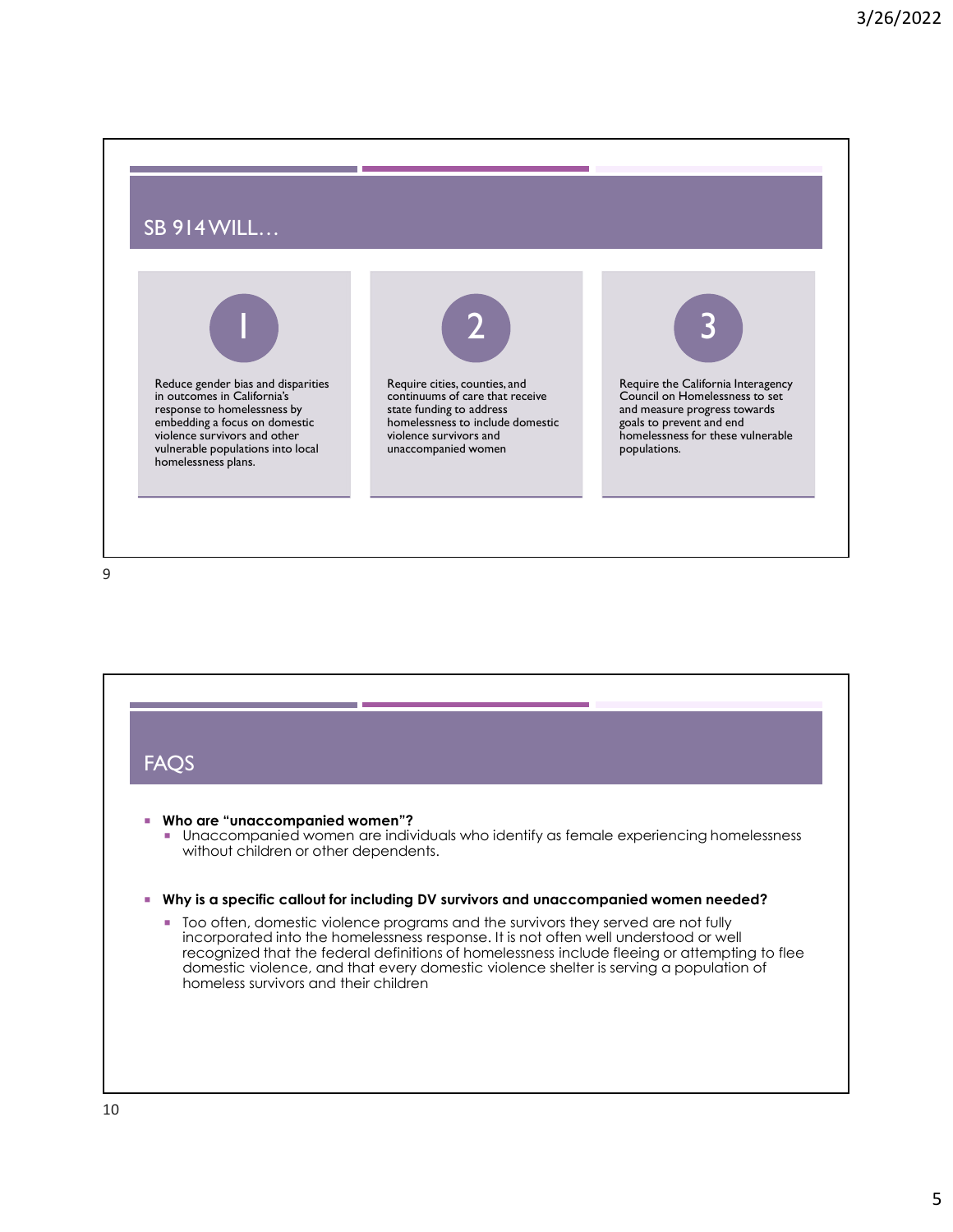#### FAQS CONTINUED

- Don't the state and cities/counties already support domestic violence survivors?
- MOS CONTINUED<br>Historically, domestic violence streedy support domestic violence survivors?<br>Historically, domestic violence services have been grossly underfunded given the volume of unmet<br>the percentage of homeless individ 3/26/2022<br>
S CONTINUED<br>
In the state and cities/counties already support domestic violence survivors?<br>
Historically, domestic violence services have been grossly underlinded given the volume of unmet<br>
Historically, domesti the percentage of homeless individuals who have experienced DV.

11

# PLEASE SUPPORT US We are so thrilled that State Senator Rubio is advancing this bill, and that we are scheduled for two upcoming Senate Committees. Senate Human Services Committee: E SUPPORT US<br>
so thrilled that State Senator Rubio is advancing this bill, and that we are scheduled for<br>
onling Senate Committees.<br>
Tuesday March 29 – committee hearing<br>
In the Husling Committee hearing<br>
In the Husling Co Senate Housing Committee: E SUPPORT US<br>So thrilled that State Senator Rubio is advancing this bill, and that we are scheduled for<br>oming Senate Committees.<br>Thursday March 29 – committee hearing<br>Thursday April 28 – committee hearing<br>Thursday April 28